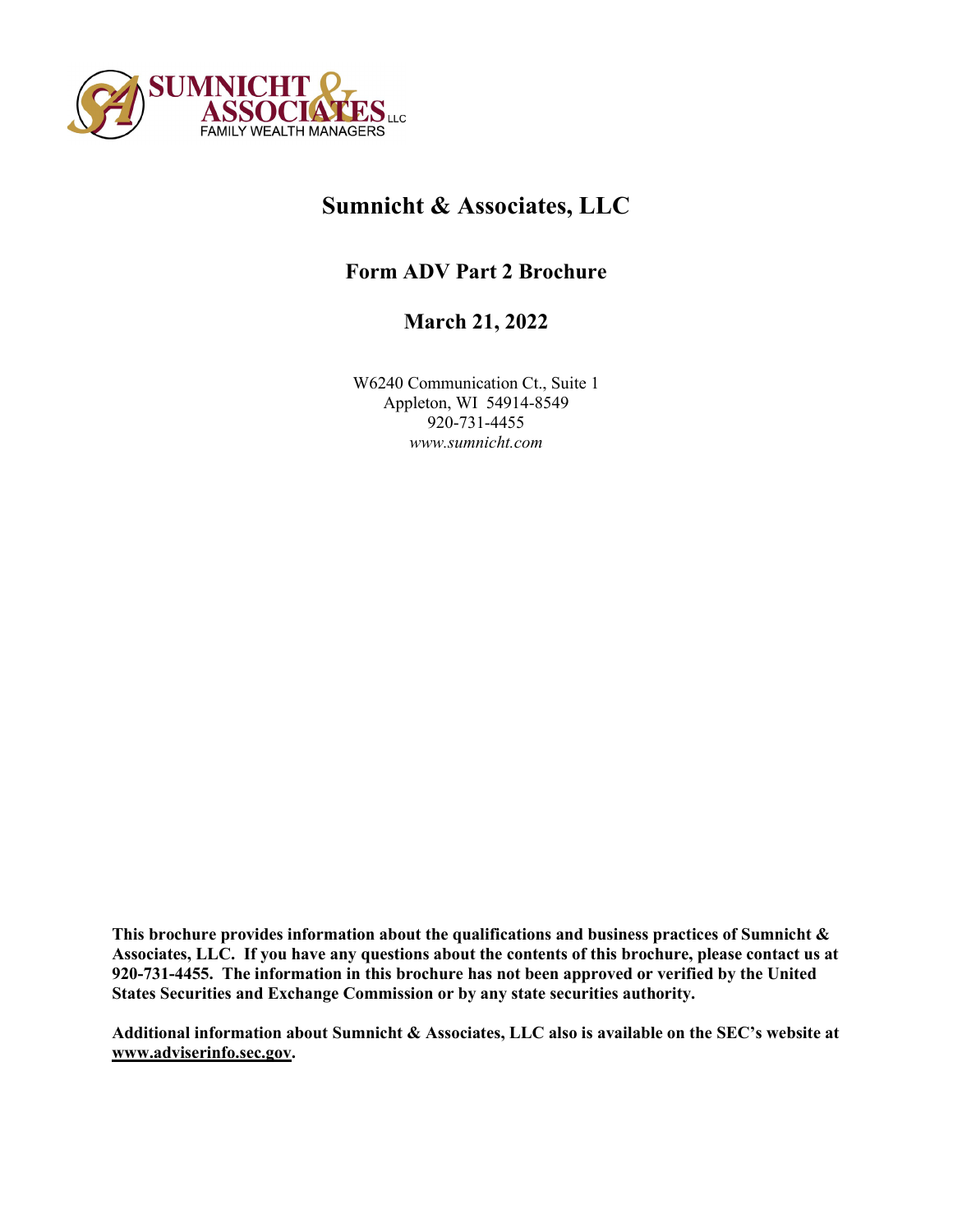## **Material Changes**

## **This Brochure supersedes the prior version dated 3/19/2021 as an annual update. Material changes effective since the last annual update include:**

- Section A. Advisory Business; Sub-section 3. Traditional Asset Management and Investment Services – Primary Services Provided
	- o Certain Alternative Investment Asset Advisory Services Indirectly Available Through Sumnicht & Associates
		- Sumnicht & Associates is not currently offering private partnership interests through SA Alternative Opportunity Fund, a Series LLC.
- Section K. Client Referrals and Other Compensation
	- $\circ$  The use of solicitor referrals is not part of Sumnicht & Associates' current business model.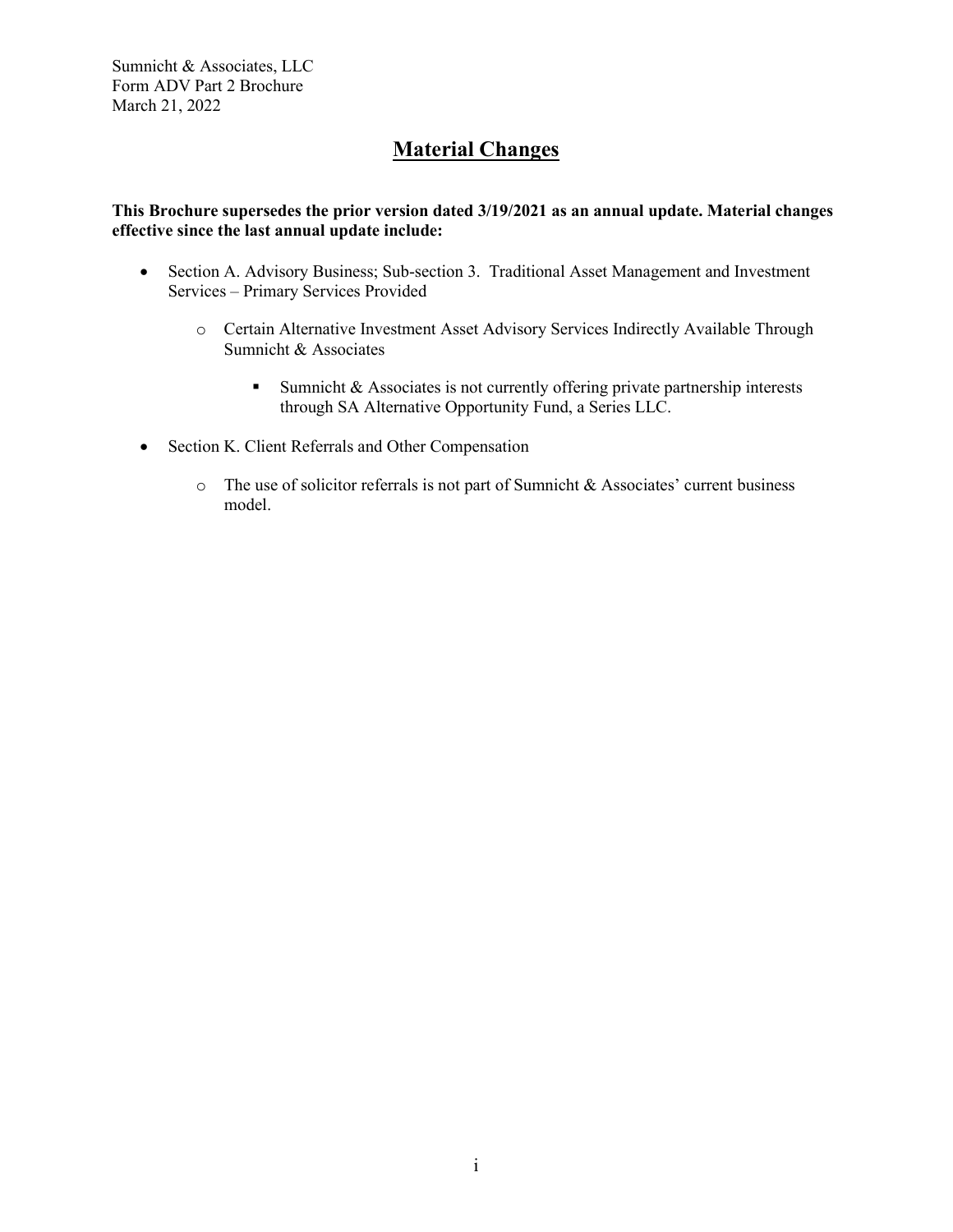| Traditional Asset Management and Investment Services - Primary Services Provided                  |  |
|---------------------------------------------------------------------------------------------------|--|
| Certain Alternative Investment Asset Advisory Services Indirectly Available Through Sumnicht &    |  |
| 401(k) and other corporate retirement plans advised by Sumnicht & Associates, LLC (Non-individual |  |
|                                                                                                   |  |
|                                                                                                   |  |
|                                                                                                   |  |
|                                                                                                   |  |
|                                                                                                   |  |
| Description of Compensation to Sumnicht & Associates for Advisory Services - Common Services 6    |  |
| Fee Schedule for 401(k) and Other Corporate Retirement Plans Advised by Sumnicht & Associates,    |  |
|                                                                                                   |  |
| Client Agreements May Authorize Direct Debit of Fees Owed Sumnicht & Associates and/or            |  |
|                                                                                                   |  |
|                                                                                                   |  |
| Investment Advisory Contract/Financial Planning Agreement/Private Placement Subscription          |  |
|                                                                                                   |  |
|                                                                                                   |  |
|                                                                                                   |  |
|                                                                                                   |  |
|                                                                                                   |  |
|                                                                                                   |  |
|                                                                                                   |  |
|                                                                                                   |  |
|                                                                                                   |  |
|                                                                                                   |  |
|                                                                                                   |  |
|                                                                                                   |  |
|                                                                                                   |  |
| H. Code of Ethics, Participation or Interest in Client Transactions and Personal Trading  12      |  |
|                                                                                                   |  |
|                                                                                                   |  |
|                                                                                                   |  |
|                                                                                                   |  |
|                                                                                                   |  |
|                                                                                                   |  |
|                                                                                                   |  |
|                                                                                                   |  |
|                                                                                                   |  |
|                                                                                                   |  |
|                                                                                                   |  |
|                                                                                                   |  |
|                                                                                                   |  |
|                                                                                                   |  |
| Sumnicht & Associates is not Independent from Custodian National Advisors Trust Company 15        |  |
|                                                                                                   |  |
|                                                                                                   |  |
|                                                                                                   |  |
|                                                                                                   |  |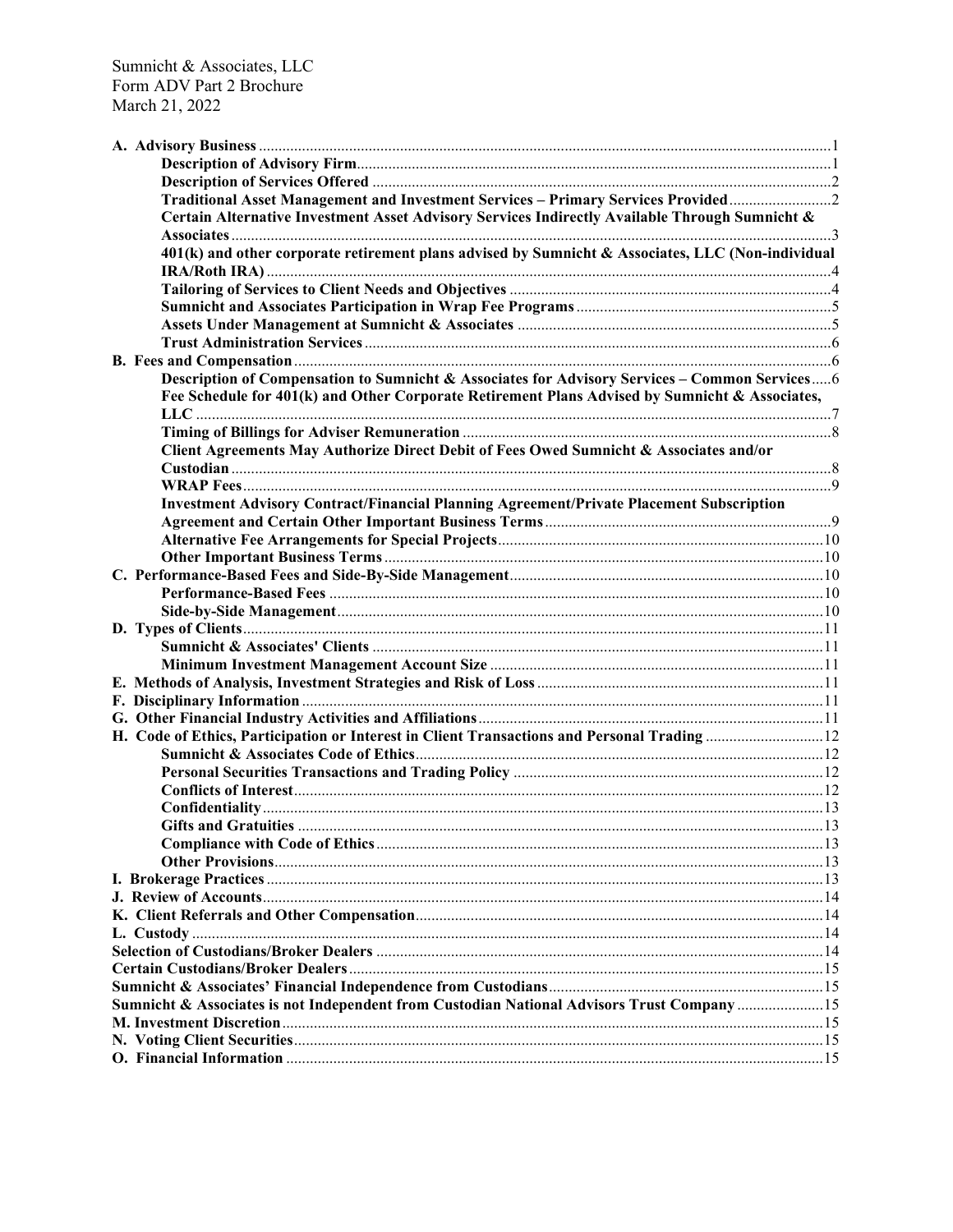#### **A. Advisory Business**

- <span id="page-3-1"></span><span id="page-3-0"></span>1. **Description of Advisory Firm -** Sumnicht & Associates, LLC ("Sumnicht & Associates" or "the Firm"), a boutique independent fee-based, high net-worth family wealth manager, was founded by Vernon C. Sumnicht, MBA, CFP® in 1988. The Firm provides family office services to high net-worth clients and institutional investment consulting to institutional clients. The team serves more than 100 high net-worth and other families throughout the United States and as of December 31, 2021, manages \$341.7million in its clients' discretionary and non-discretionary investment portfolios.
	- a. The principal owner of Sumnicht & Associates is Sumnicht Holdings, LLC, which is owned by Vernon C. and Debra A. Sumnicht.
	- b. Sumnicht & Associates, LLC is affiliated with iSectors®, LLC, a registered investment adviser.
	- c. iSectors is directly owned by Vernon C. and Debra A. Sumnicht.

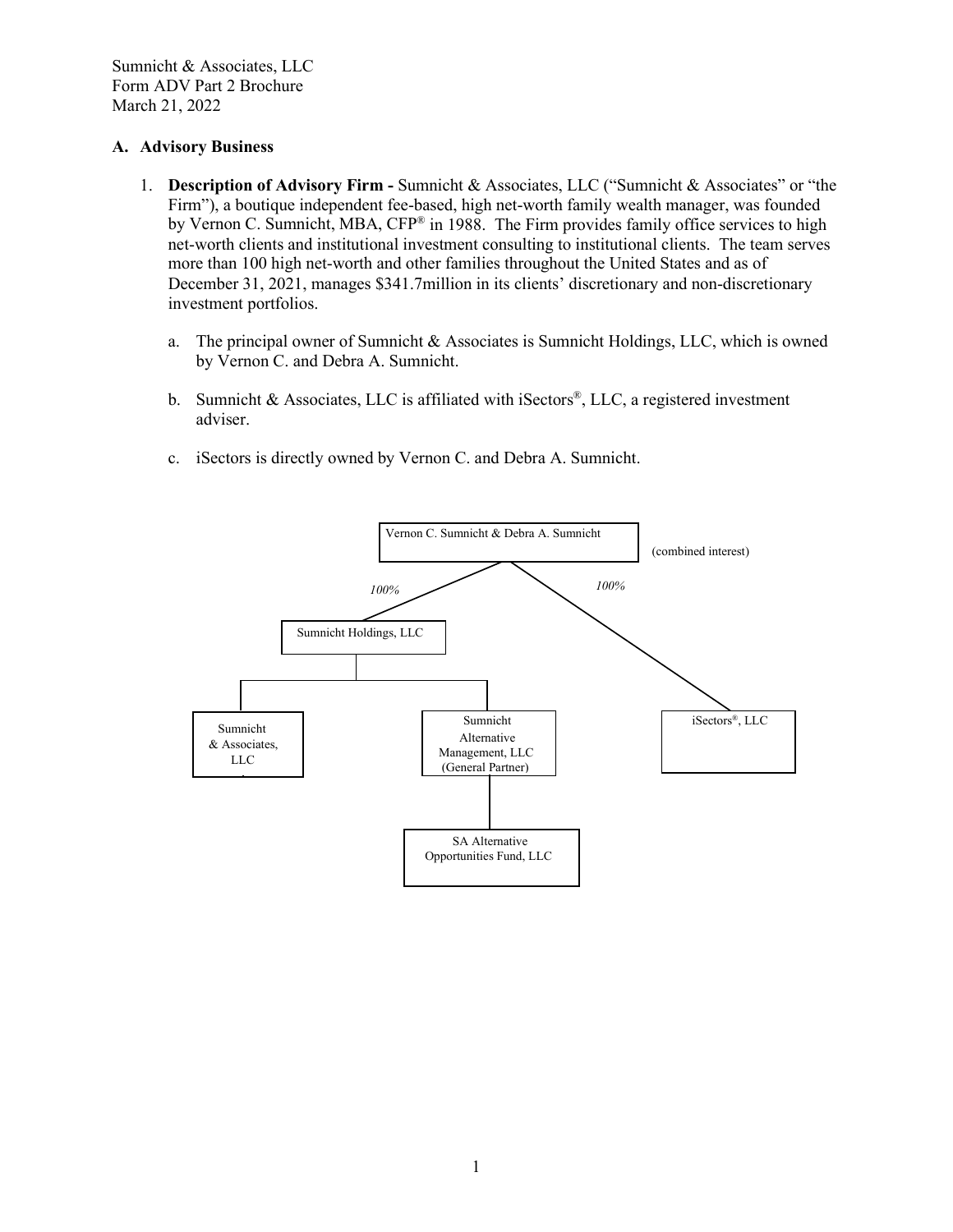## <span id="page-4-1"></span>2. **Description of Services Offered**

<span id="page-4-0"></span>Sumnicht  $\&$  Associates' senior team includes two professionals, each of whom have MBAs in finance. The senior team individuals have one or more of the following financial industry qualifications: Certified Financial Planner (CFP<sup>®</sup>), Chartered Financial Analyst (CFA<sup>®</sup>), and each has over thirty years of experience in finance, investments and business. The Firm's philosophy is to provide a multi-discipline team to service client families. To date, this team approach has been successful at providing and coordinating other skilled professionals, estate planning attorneys, independent trust companies, tax accountants/CPAs, and sociologists/therapists for a full range of integrated family wealth and investment services, including:

## **Financial Coaching**

## **Wealth Management**

- Investment Policy Statement Preparation
- Investment Portfolio Construction
	- o Asset Allocation Strategies
	- o Diversification Strategies
- Investment Management
- Customized Portfolio Performance Reporting

## **Risk Management**

- Insurance Planning and/or Review
	- o Health Insurance
	- o Life Insurance
	- o Umbrella Liability

## **Retirement Planning**

- Gather Data, Determine Objectives, Prepare Retirement Plan(s)
	- o Social Security Review
	- o Inflation Assumptions
	- o Taxes Assumptions
	- o Investment Return Assumptions
- Pension and 401k Plans
- IRA (Traditional, Roth, or SEP)
- IRA Rollovers

## **Tax Planning**

## **Trust and Estate Planning**

• Fiduciary Services and Trust Administration

## **Charitable Giving Strategies**

- Philanthropic Advisory Services
- Foundation Services

## **Legacy Planning**

- Intergenerational Wealth Planning
- Family Governance Solutions
- Control & Succession Issues
- Education of Future Generations

## **Business Planning**

#### 3. **Traditional Asset Management and Investment Services – Primary Services Provided**

Sumnicht & Associates primarily advises Separately Managed Accounts using Exchange-Traded Funds (ETF)-based allocation models. The Firm may also provide allocations to individual ETFs,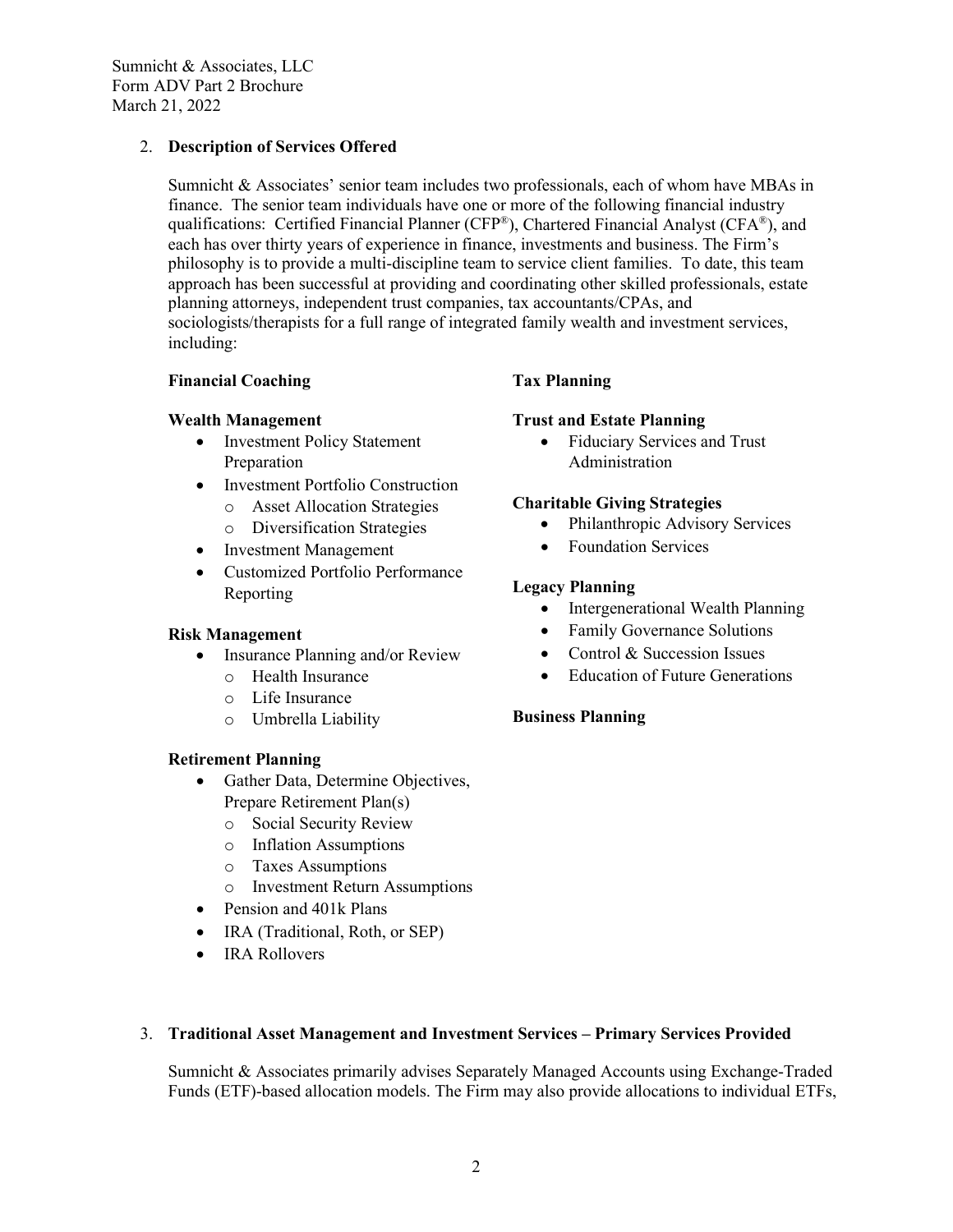mutual funds, and institutional money managers based upon the client's personal situation. Under certain circumstances and where appropriate to achieve the client's objectives, Sumnicht & Associates may recommend individual ETFs that use iSectors as the adviser or sub-adviser. The final decision of the investment program is the client's and is based upon an objective and subjective evaluation of all factors in conjunction with the adviser's advice.

Sumnicht & Associates chiefly makes use of ETF-based allocation models currently managed by iSectors, LLC, an affiliated registered investment adviser. iSectors ETF-based asset allocation models are a suite of proprietary investment strategies originally developed and managed by Sumnicht & Associates, LLC, some of which may employ leverage.

iSectors, an ETF Investment Strategist, was originally developed by Vernon C. Sumnicht as a department of Sumnicht & Associates in 2002. In August 2008, iSectors was registered as an investment adviser with the SEC. iSectors is, therefore, an affiliated company of Sumnicht  $\&$ Associates. iSectors and Sumnicht & Associates share certain back-office and administrative resources, as well as certain capital resources and personnel. iSectors, LLC is directly owned 50% by Vernon C. Sumnicht and 50% by Debra A. Sumnicht.

It should be noted that a conflict of interest exists with respect to investments recommended by Sumnicht & Associates when ETF investment strategist services are provided by a related party such as iSectors. A conflict of interest also exists with respect to individual ETFs recommended by Sumnicht & Associates when services to the recommended ETF are provided by a related party such as iSectors. Sumnicht & Associates and iSectors each receive compensation for services they provide.

Sumnicht & Associates contracts with Envestnet Asset Management, Inc. (Envestnet) as a thirdparty platform administrator for the purposes of automated aggregate reporting of client investment account asset performance and market value, and management fee remittance.

Sumnicht investors in iSectors ETF models typically pay a bundled fee to Envestnet which includes the following: (1) Sumnicht's investment advisory fee, (2) sponsor fee which includes iSectors' license fee and Envestnet's platform fee, and (3) brokerage and custodian's fee. These fees for services provided by Sumnicht and iSectors are remitted from Envestnet to Sumnicht & Associates and iSectors.

iSectors charges an annual model fee generally ranging from  $0.10\%$  to  $0.50\%$  (10 - 50 basis points) of invested assets, depending on the investment model. The iSectors model fee is based, in part, on the complexity of the model and is documented on the Envestnet Statement of Investment Selection (SIS) which the client receives upon making the investment. This iSectors fee is in addition to the advisory fee charged by Sumnicht & Associates.

## <span id="page-5-0"></span>**Certain Alternative Investment Asset Advisory Services Indirectly Available Through Sumnicht & Associates**

In the past, private partnership interests have been made available to Sumnicht  $\&$  Associates clients through certain affiliated investment funds e.g.: "SA Alternative Opportunity Fund, a Series LLC". These funds have closed, and investors have received their final distributions.

Sumnicht & Associates is not currently offering private partnership interests through SA Alternative Opportunity Fund, a Series LLC.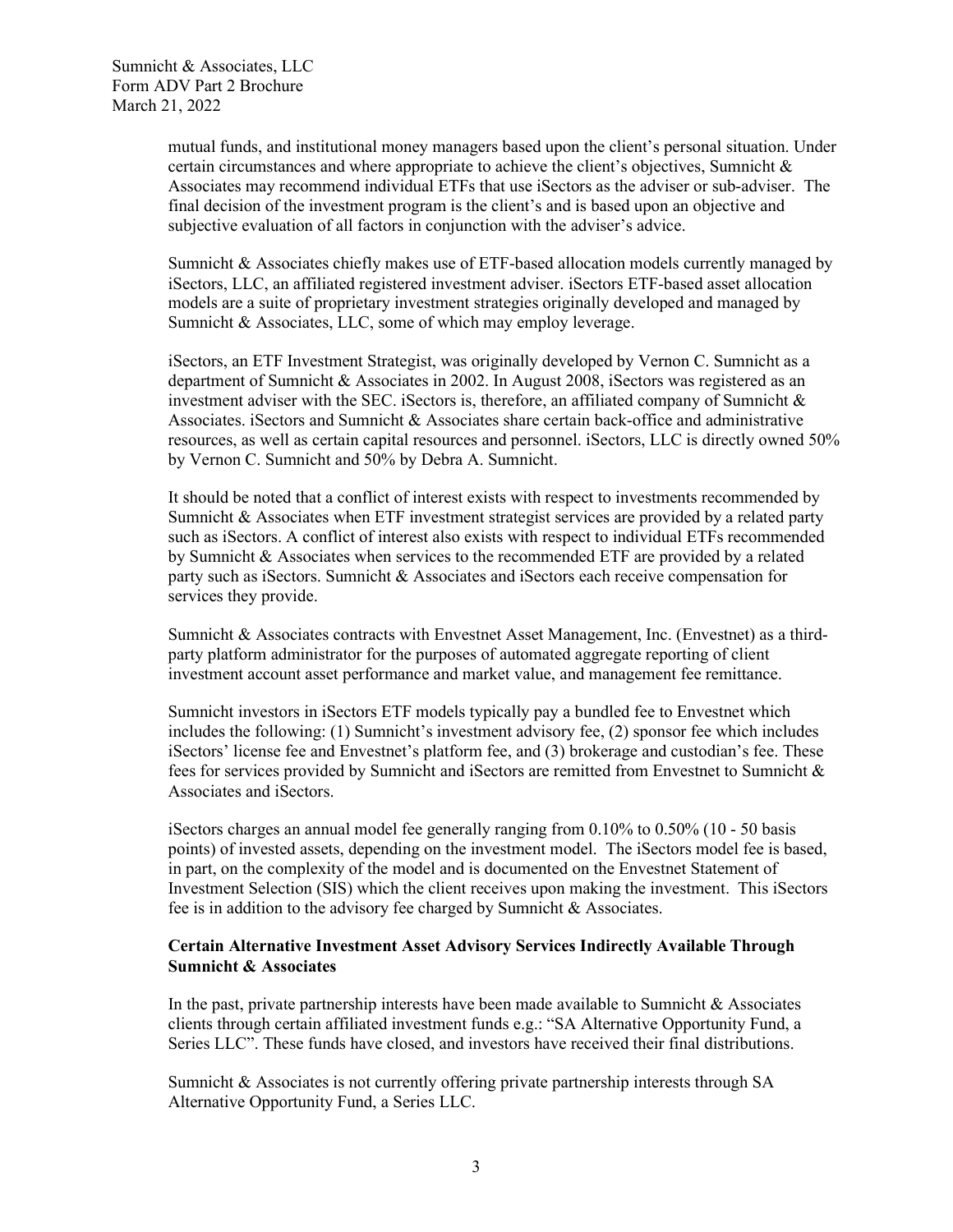## 4. **401(k) and other corporate retirement plans advised by Sumnicht & Associates, LLC (Nonindividual IRA/Roth IRA)**

<span id="page-6-0"></span>Sumnicht & Associates provides retirement planning services, including  $401(k)$ ,  $403(b)$  or other retirement plans, in conjunction with third-party administrators ("TPA") selected by the Plan. Third-party administrators, such as Pension Inc. of Green Bay, WI, provide recordkeeping functions, including regulatory filings, for one or more  $401(k)$ ,  $403(b)$  or other plans (each a "Plan," and collectively the "Plans") pursuant to a written agreement between the third-party administrator and the Plan.

Sumnicht & Associates provides investment advisory services to retirement plans through more than one platform; one of which is Mid Atlantic Trust Company's ModelxChange platform. The ModelxChange platform incorporates mutual fund and ETF investment models into retirement plans through a single, web-based interface that allows for the creation, execution and ongoing management of investment models. Those models and corresponding model changes are then delivered to each individual plan through the ModelxChange platform.

Sumnicht & Associates, as an adviser to the Plan, provides advice to the Plan and its Trustees regarding the investment universe, from which the Plan selects investment choices to be offered to the Plan participants.

The retirement plans for which Sumnicht & Associates provides advisory services may select iSectors ETF-based models, as well as other unaffiliated models, as one or more of the investment options for the Plan's participants. iSectors licenses ETF-based models to Sumnicht  $&$  Associates for use by Sumnicht's retirement plan clients pursuant to the terms and conditions of a separate written agreement between the parties.

iSectors is a SEC-registered investment adviser affiliated with Sumnicht & Associates and, therefore, to avoid a potential conflict of interest, or the appearance thereof, iSectors waives its normal fees for 401(k) and other retirement plans advised by Sumnicht & Associates. Sumnicht compensates iSectors, for licensing the ETF models, directly out of a portion of the advisory fee that Sumnicht receives for its services to the Plan(s). As such, there is no additional charge to Plan participants when iSectors models are used in Plans advised by Sumnicht.

## 5. **Tailoring of Services to Client Needs and Objectives**

<span id="page-6-1"></span>Sumnicht  $\&$  Associates provides its clients (i.e., individuals, families, pension and profit-sharing plans, foundations, endowments, other trusts, and business entities) with discretionary and nondiscretionary investment management services, tailored to the needs of the client. In addition, as also discussed below, to the extent requested by the client, and agreed upon by Sumnicht  $\&$ Associates, the Firm may provide financial planning and related consulting services for a separate and additional fee. Sumnicht & Associates is compensated for investment management/advisory services based upon a percentage of assets under management. Financial planning services are billed monthly, quarterly, or at the completion of service.

In most client situations, before the Firm's advisers give financial advice, Sumnicht & Associates requests each client prospect complete a Client Information Worksheet and Risk Tolerance Questionnaire. These documents serve to help disclose appropriate information to the adviser (contact information, assets, liabilities, etc. and investment risk level), which can enable the adviser to better develop an Investor Profile in order to better provide advice on asset allocation.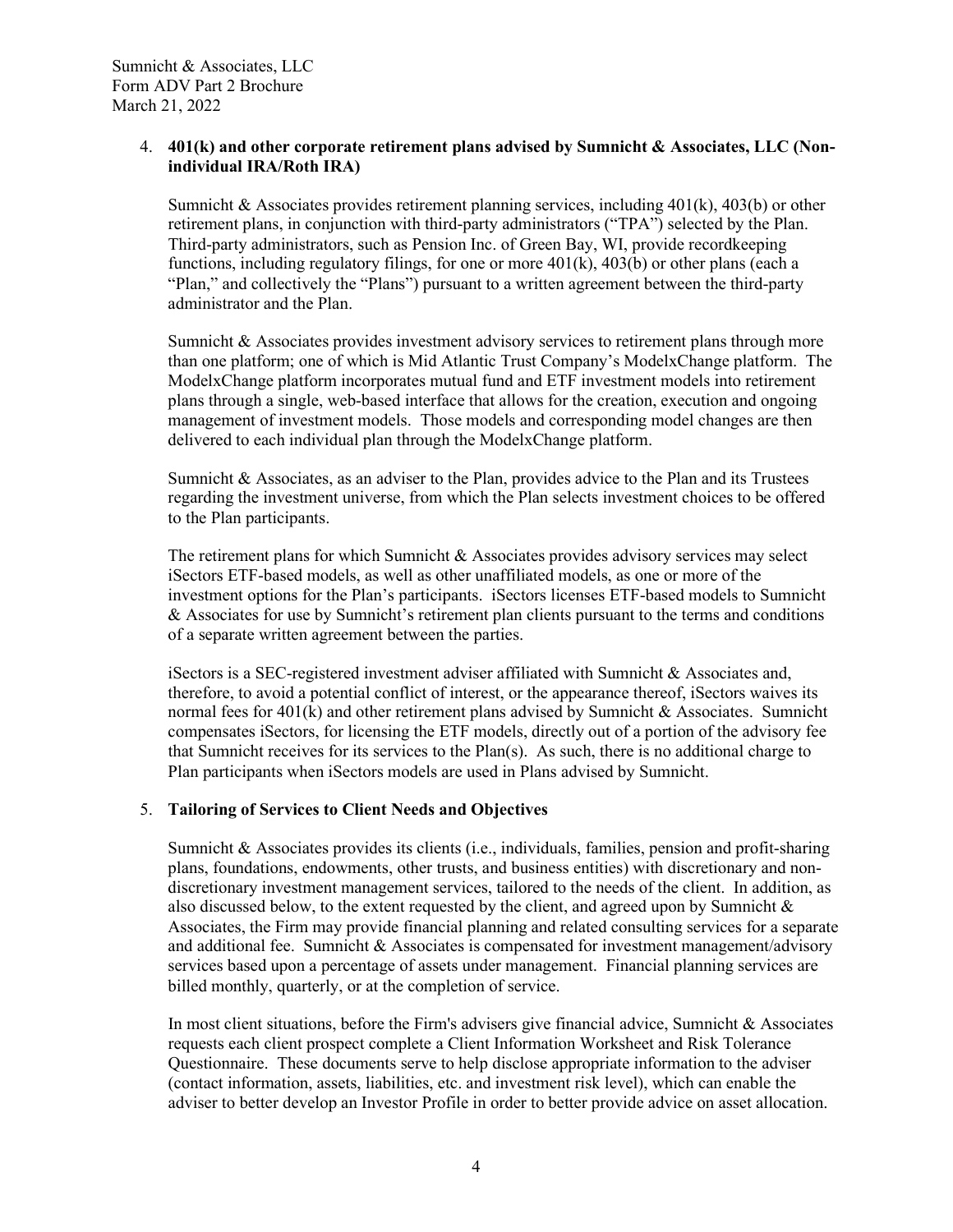It is the client's responsibility to ensure the adviser has all relevant data as requested in the documents referenced above.

Clients are advised that it remains their responsibility to promptly notify Sumnicht  $\&$  Associates of any change in their financial situation or investment objectives for the purpose of reviewing/evaluating/revising Sumnicht & Associates' previous recommendations and/or services, or if they wish to impose any reasonable restrictions upon Sumnicht & Associates' management services, as may be mutually agreed upon.

In addition, and in certain situations, Sumnicht  $\&$  Associates may provide investment advice relative to prospective investments in private placement limited partnerships offered in accordance with Regulation D (i.e., Rules Governing the Limited Offer and Sale of Securities without Registration under the Securities Act of 1933).

The Firm's standard default style of working with clients is to have the client approve the initial asset allocation recommendation and any subsequently recommended changes to the portfolio. The client is free to accept or reject any recommendation from Sumnicht & Associates.

Rebalancing of client's investments typically occurs at two levels (a) rebalancing at the portfolio level or (b) rebalancing within the investment models or vehicles. Rebalancing at the portfolio level generally involves an asset allocation decision of how much money is allocated to each iSectors model or other investment vehicle and incorporates asset accounts across all registrations. Portfolio rebalancing is discussed with each client during a meeting with the Firm's advisers, and generally occurs on an annual basis. This emphasizes the need for each client to ensure a meeting with the adviser, ideally at a minimum of once a year. Rebalancing within an iSectors model or other investment vehicle is performed by the iSectors model manager or institutional manager and timing is specific to each model or investment vehicle; i.e. monthly or annually.

Sumnicht  $\&$  Associates' contractual relationship with clients generally grants the Firm discretionary authority over investment management decisions/asset allocation; it is not the Firm's intention to utilize this authority on an ongoing basis. For such clients, on a limited basis and in the event when timing of trades presents a critical nature disallowing an opportunity for adviser/client discussion, the Firm will exercise its fiduciary duty and authority to make trades without prior client approval; i.e. market volatility, or incapacitation of a client.

6. **Sumnicht and Associates' Participation in WRAP Fee Programs:** Sumnicht & Associates does not sponsor or act as portfolio manager of WRAP fee programs.

<span id="page-7-1"></span><span id="page-7-0"></span>

| <b>Assets under Management</b> | Amount in USD |
|--------------------------------|---------------|
| Discretionary                  | 289,822,302   |
| Non-Discretionary              | 51,928,824    |
| Total                          | 341,751,126   |

## 7. **Assets Under Management at Sumnicht & Associates at December 31, 2021 are as follows:**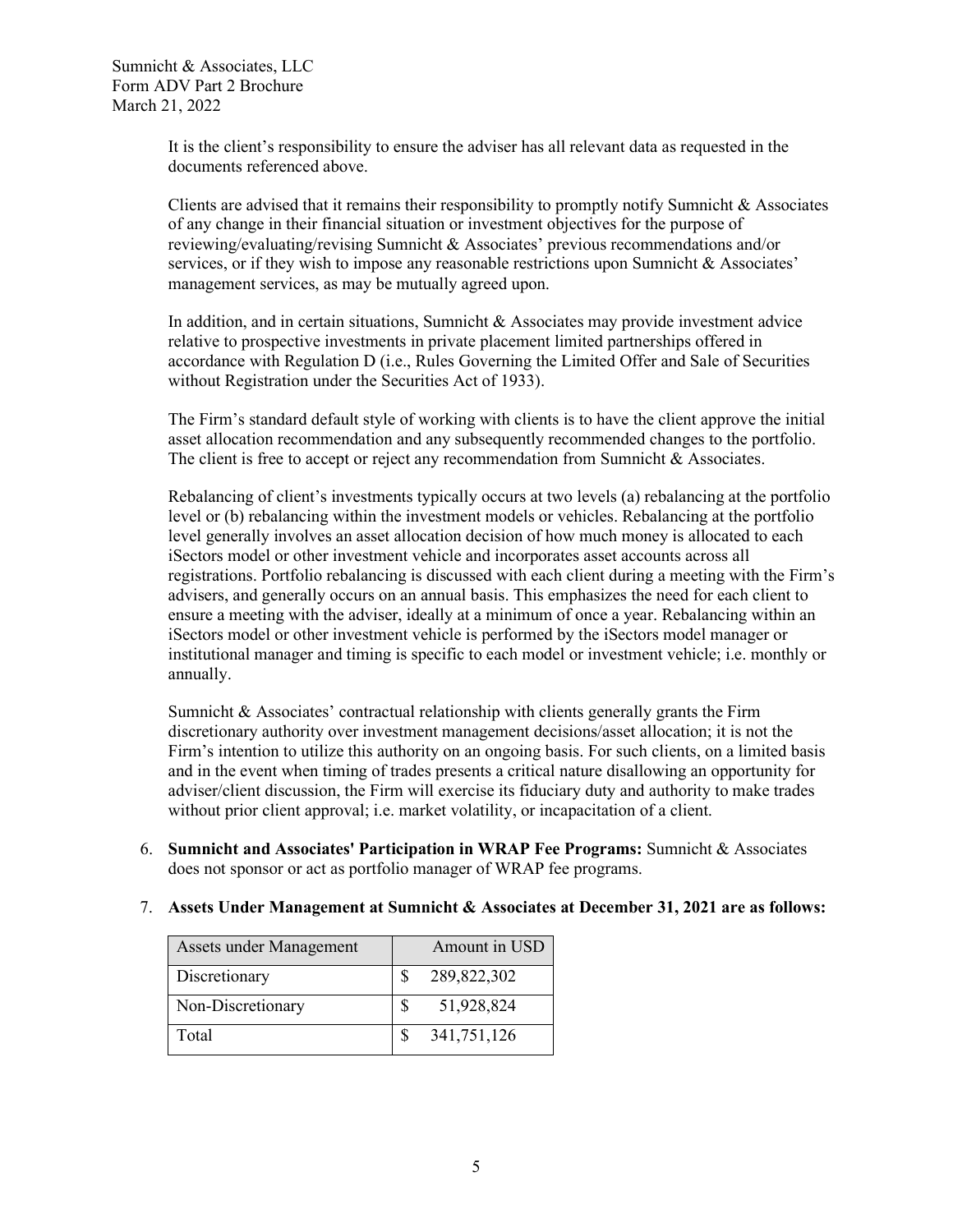#### 8. **Trust Administration Services**

<span id="page-8-0"></span>Sumnicht & Associates provides trust administration services to certain trusts of which Vern Sumnicht is a trustee or a co-trustee. Fees for these services are based on each trust's assets under management.

<span id="page-8-1"></span>Certain services provided by the Firm to these trusts, above and beyond what has been contracted for and which are considered by the Firm, in its sole discretion, as services above the level of its standard services for trust administration, are billed based upon the time expended at the hourly rates of the staff involved (the range having been presented to applicable clients).

#### **B. Fees and Compensation**

## 1. **Description of Compensation to Sumnicht & Associates for Advisory Services – Common Services**

<span id="page-8-2"></span>Sumnicht & Associates designs investment portfolios and provides ongoing corresponding investment management services on a fee basis. In the event the client determines to implement investment recommendations through Sumnicht  $\&$  Associates on a fee basis, Sumnicht  $\&$ Associates charges a quarterly investment management fee based upon a percentage of the market value of the assets being managed by Sumnicht & Associates. The investment management fee charged varies depending upon the market value of assets under management, the asset category (Stocks/Equities, Bonds/Fixed Income, Alternative Assets, ETFs) and the specific type of investment management services to be rendered. The following are the standard fee schedules for investment management services for Traditional Assets, including ETF (Exchange Traded Fund) models and Alternative Assets.

a. **Traditional Assets (Stocks/Equities, Bonds/Fixed Income) and (iSectors) ETF Models Investment Management Fee Schedule:** Using the Step Convention, one-fourth of the annual fee as a % of assets under management is billed quarterly. This billing is done in advance or arrears, depending upon the specific platform selected by the client.

## **Annual Fee on Assets under Management for Traditional Assets**

| Up to \$500,000                         | $1.25\%$ * |
|-----------------------------------------|------------|
| $>= $500,000$ and $< $1$ million        | 1.0%       |
| $>= $1$ million and $< $2.5$ million    | $0.9\%$    |
| $\ge$ \$2.5 million and < \$5.0 million | 0.8%       |
| $>= $5.0$ million and $< $7.5$ million  | $0.7\%$    |
| $>= $7.5$ million and $< $10$ million   | $0.6\%$    |
| $>= $10$ million and $< $50$ million    | $0.5\%$    |
| $>= $50$ million                        | Negotiable |

The "Step Convention" is best communicated through example:

- i. A client with \$2 million investment assets in Traditional Assets and/or ETF Model would pay an annual fee of 0.9% times \$2 million or \$18,000;
- ii. A client with \$6 million in such investment assets would pay an annual fee of 0.7% times \$6 million or \$42,000.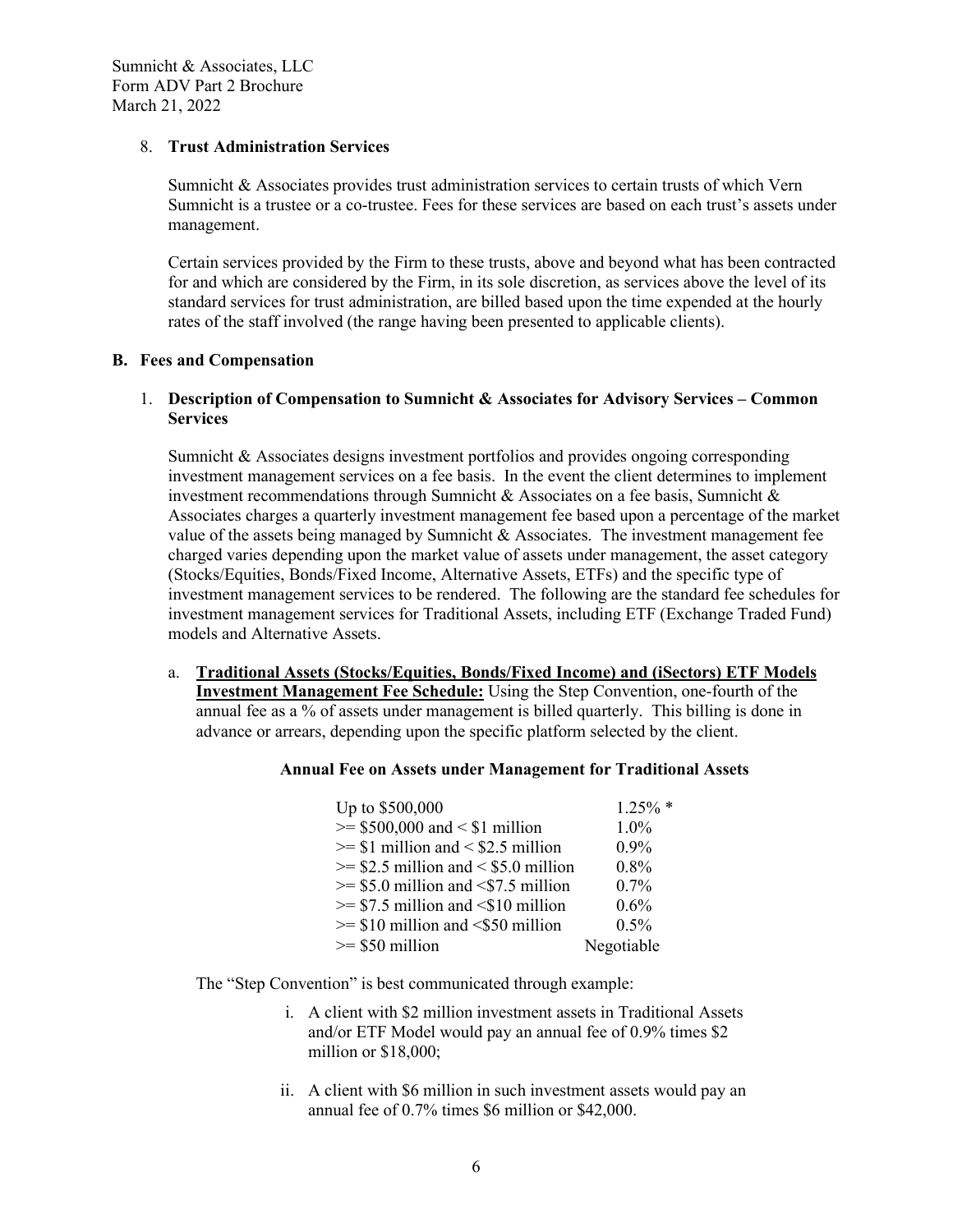\*On an individual/case-by-case basis, Sumnicht & Associates may decide to accept accounts less than \$500,000 and in that case, the annual fee is 1.25% for such accounts.

Traditional Assets are stocks, bonds and securities such as Exchange-Traded Funds (ETFs).

b. **Alternative Investment Assets (Private Equity Funds, Real Assets Funds, and Hedge**  Funds) Fee Schedule: One-fourth of the annual fee as a % of assets under management is billed quarterly in arrears.

| <b>Annual Fee for Alternative Investment Assets</b> |          |  |  |  |
|-----------------------------------------------------|----------|--|--|--|
| First Year Management Fee                           | $3.0\%$  |  |  |  |
| Annual $(2nd$ and future years) Management Fee      | $1.0\%$  |  |  |  |
| Performance Allocation                              | $10.0\%$ |  |  |  |

Generally, private equity investments are unique and, therefore, the structure and fees may be different across opportunities. Very large individual client investments may attract lower fees.

For example only, a \$6 million client investment consisting of \$2 million in alternative assets and \$4 million in Traditional and/or ETF Model assets would be charged 1.0% on the \$2 million in alternative investments and 0.7% on \$4 million of Traditional and/or ETF Model assets totaling \$48,000 in Sumnicht & Associates investment management fees per year.

<span id="page-9-0"></span>c. **Fee Schedule for 401(k) and Other Corporate Retirement Plans Advised by Sumnicht &**  Associates, LLC: Using the Step Convention, one-fourth of the annual fee as a % of assets under management, in the  $401(k)$  or other retirement plan, is billed quarterly. This billing is done in advance or in arrears, depending upon the specific platform selected by the 401(k) or other retirement plan's trustee. The assets managed on the Mid Atlantic Trust Company's Platform, discussed previously are billed quarterly in arrears. The Sumnicht fee schedule for  $401(k)$  or other retirement plans is as follows:

#### **Annual Fee on Retirement Plan Assets under Management (i.e. 401(k), 403(b))**

| < \$500,000                             | $0.625\%$ * |
|-----------------------------------------|-------------|
| $>= $500,000$ and $< $1.0$ million      | 0.50%       |
| $>= $1$ million and $< $2.5$ million    | 0.45%       |
| $\ge$ \$2.5 million and < \$5.0 million | 0.40%       |
| $>= $5.0$ million and $< $7.5$ million  | $0.35\%$    |
| $>= $7.5$ million and $< $10$ million   | 0.30%       |
| $>= $10$ million and $< $50$ million    | 0.25%       |
| $>= $50$ million                        | Negotiable  |

The "Step Convention" is best communicated through example; the total assets in a 401(k) or other retirement plan define the rate, from the above table, charged to the retirement plan for Sumnicht & Associates, LLC advisory services: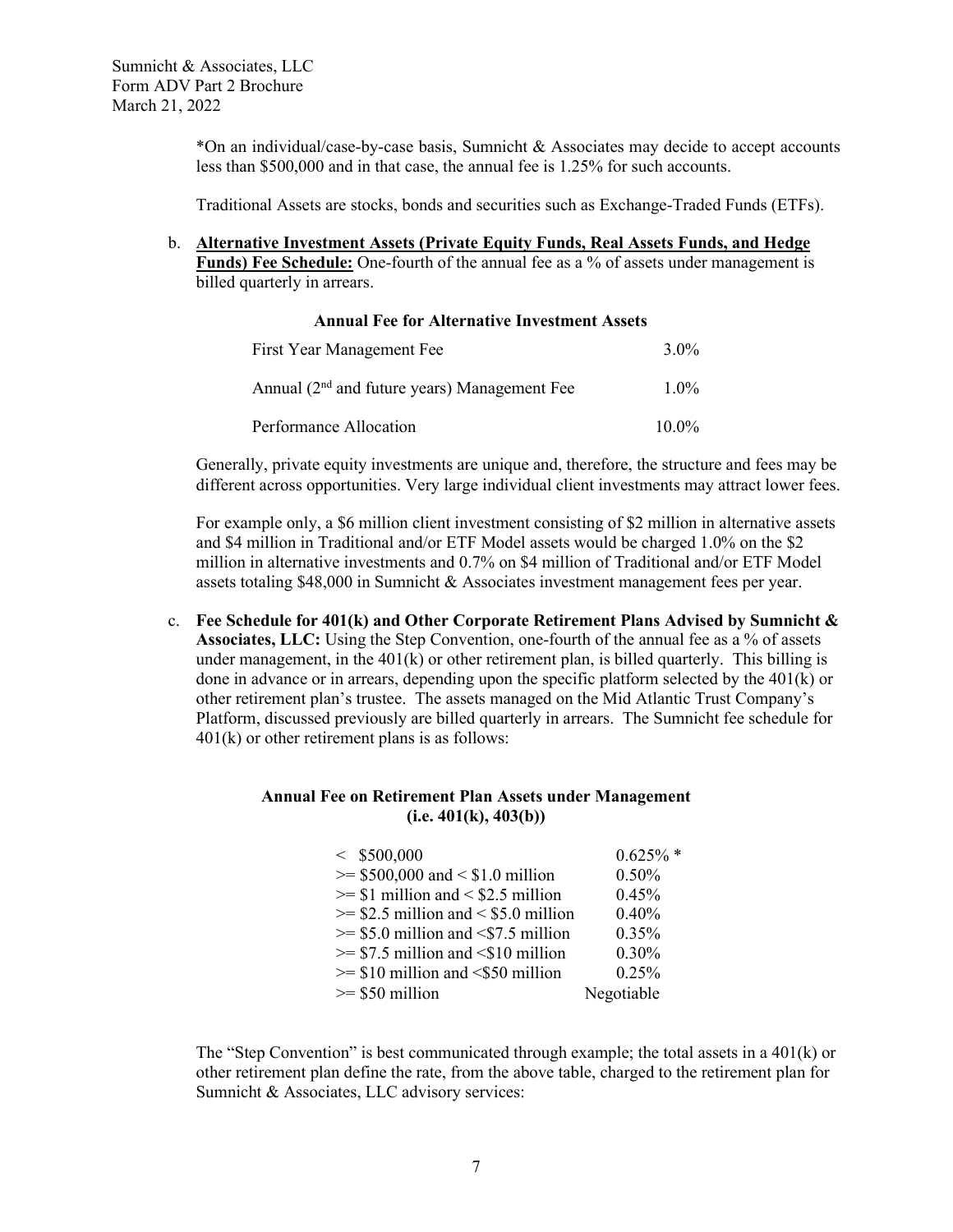- i. with  $$1.75$  million participant investments in a  $401(k)$  plan, each Plan participant would pay an annual fee of 0.45% times their account's balance, billed on a quarterly basis;
- ii. with \$7.0 million participant investments in a  $401(k)$  plan, each Plan participant would pay an annual fee of 0.35% times their account's balance, billed on a quarterly basis.

 $*$ On an individual/case-by-case basis, Sumnicht & Associates may decide to accept accounts less than \$500,000 and in that case, the annual fee is 0.625% for such accounts.

iSectors, an affiliate of Sumnicht & Associates, licenses its models to Sumnicht for use in 401(k) and other retirement plans for which Sumnicht provides advisory services. For Plans that utilize the iSectors program, Sumnicht compensates iSectors directly out of a portion of the advisory fee that Sumnicht receives for its services to the Plan(s) that utilize the program. As such, use of iSectors models in Plans advised by Sumnicht does not result in any additional charge to Plan participants.

- d. **Negotiability of Management Fees:** Sumnicht & Associates, in its sole discretion, may charge a lesser management fee and/or reduce or waive the account minimum based upon certain criteria (i.e. anticipated future earning capacity, anticipated future additional assets, dollar amount of assets to be managed, related accounts, type of services required, account composition, negotiations with client, etc.).
- <span id="page-10-0"></span>e. **Costs of investing:** Sumnicht clients pay a bundled fee for: 1) Sumnicht investment advisory fees; 2) sponsor fees which include iSectors' license fee and Envestnet's platform fee; and 3) brokerage and custodian's fee. These fees for services provided by Sumnicht and iSectors are remitted from Envestnet, or other platforms, to Sumnicht & Associates and iSectors.
- 2. **Timing of Billings for Adviser Remuneration:** Sumnicht & Associates' management fee for investment advisory services shall be prorated and paid quarterly in advance or arrears, based upon the market value of the assets either (a) on the last day of the calendar quarter, (b) last day of the prior quarter or (c) an average of daily assets during the quarter, depending on the program. In the event of advanced billing, if the client terminates Sumnicht  $\&$  Associates' investment advisory services, the balance of Sumnicht & Associates' fee, if any, shall be prorated from the date of termination (asset transfer) and any unearned amount refunded to the client. The specifics for the billing of fees to clients are dependent upon the specific investment approach selected by the client.
	- a. iSectors ETF allocation models on the Envestnet platform: the management fee for investment advisory services is billed quarterly, in advance, based on the market value of the client's investment account assets on the last day of the prior quarter.
- <span id="page-10-1"></span>3. **Client Agreements May Authorize Direct Debit of Fees Owed Sumnicht & Associates and/or Custodian:** Sumnicht & Associates' Investment Advisory Agreement, along with the custodial agreement, may authorize the custodian to debit the account for the amount of the custodial fees and the amount of Sumnicht & Associates' investment management fee, and to directly remit that investment management fee to Sumnicht & Associates in accordance with required regulatory procedures.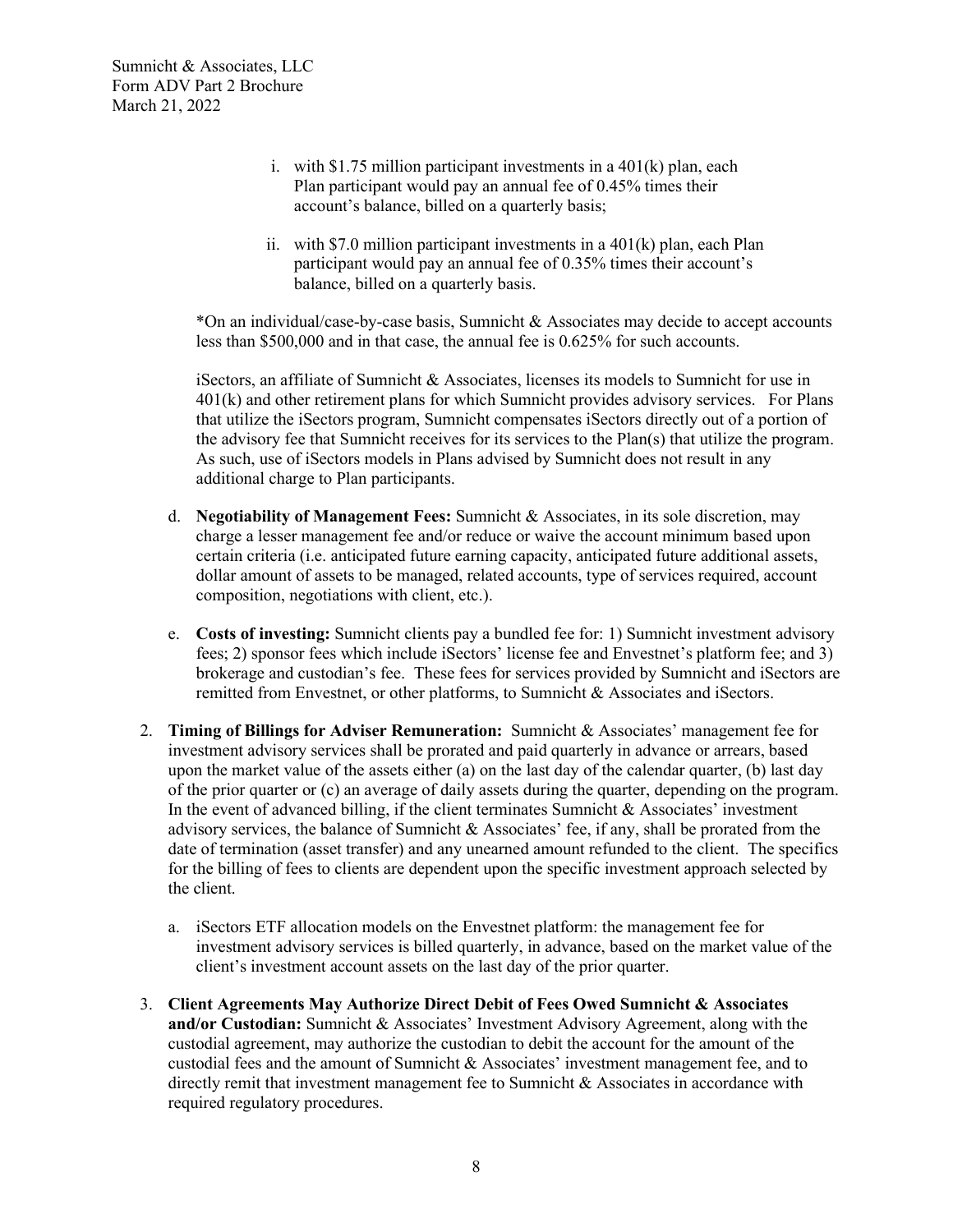> <span id="page-11-0"></span>4. **WRAP Fees:** In certain programs discussed above, such as the iSectors asset allocation models managed on the Envestnet platform, the fees are paid as a WRAP fee (i.e., "all-in fee"), which includes broker-dealer transaction commissions, custodian fees, money manager fees, platform fees, iSectors' model licensing fees and Sumnicht and Associates' investment management fees. Typically, these fees are bundled, although in certain circumstances, these fees may be unbundled, depending upon the investment program selected and the level of assets under management.

## 5. **Investment Advisory Contract/Financial Planning Agreement/Private Placement Subscription Agreement and Certain Other Important Business Terms**

- <span id="page-11-1"></span>a. Before Sumnicht & Associates will provide investment management services, clients enter into a formal Investment Advisory Agreement for the management of client's assets. The Investment Advisory Agreement which includes the Terms & Conditions addendum, establishes the terms and conditions under which Sumnicht & Associates shall manage the client's assets. Use of another appropriate platform other than Envestnet may require additional investor agreement(s).
- b. In addition, Envestnet Separately Managed Accounts (SMAs), Unified Managed Accounts (UMAs), and iSectors investment accounts will require custodial account agreements. Sumnicht will typically use those custodians with automated electronic reporting capabilities that link to Envestnet. These currently include, but are not limited to, Fidelity and National Advisors Trust Company (NATCO). Custodial agreements differ by custodian and type of account (i.e., individual, joint, trust, IRA, SEP, corporate, etc.). Alternative Investments in the form of partnerships, or LLCs, are often not held at a corporate custodian unless the interests are part of an IRA, SEP or other ERISA qualified plan.
- c. Prior to engaging Sumnicht & Associates to provide financial planning, the client will generally be required to enter into a Financial Planning Agreement which includes the standard Terms  $&$  Conditions addendum with Sumnicht  $&$  Associates, setting forth the terms and conditions of the engagement, describing the scope of services to be provided, and the fee agreement. In the event Sumnicht & Associates' financial planning services are terminated, the unearned balance of Sumnicht & Associates' fee, if any, shall be refunded to the client.
- d. Prior to a client's investment in an Alternative Investment, the client will be required to enter into a Sumnicht & Associates Alternative Investment Contract which includes the standard Terms & Conditions addendum and, as well, the investment-specific Private Placement Subscription Agreement, which is to be read along with the Private Placement Memorandum.
- e. A copy of Sumnicht & Associates' Form ADV Part 2 brochure is provided to each client prior to, or along with, the execution of an Investment Advisory Agreement or Financial Planning Agreement. Any client who has not received a copy of this disclosure statement at least forty-eight (48) hours prior to signing an agreement with Sumnicht & Associates has five (5) business days subsequent to signing the agreement to terminate Sumnicht & Associates' services without penalty.
- f. Neither Sumnicht & Associates nor the client may assign the agreement without the prior written consent of the other party. Transactions that do not result in a change of actual control or management of Sumnicht & Associates shall not be considered an assignment.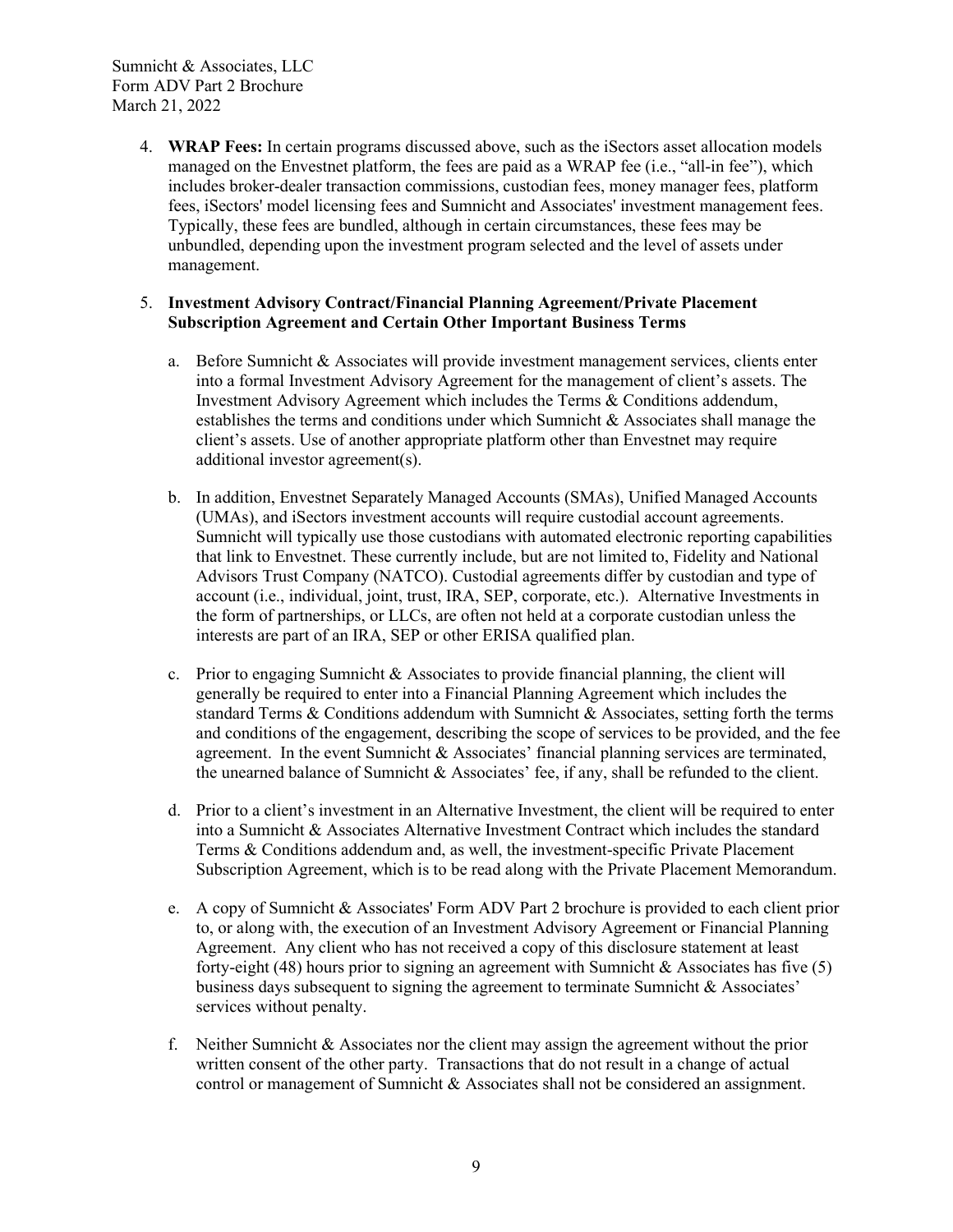- <span id="page-12-0"></span>g. The Investment Advisory Agreement and the Financial Planning Agreement between Sumnicht & Associates and the client will continue in effect unless terminated by either party by written notice in accordance with the terms of the agreement.
- 6. **Alternative Fee Arrangements for Special Projects:** In special circumstances, pre-agreed with the client, Sumnicht & Associates may provide investment management, financial planning and advisory services and/or other consultancy with its remuneration paid on an hourly basis. The hourly rate ranges from \$75 to \$650 per hour based upon the staff members required for the project, the complexity of the financial matters at issue, and the added value provided by the team.

## 7. **Other Important Business Terms**

- <span id="page-12-1"></span>a. In performing its services, Sumnicht  $\&$  Associates shall not be required to verify any information received from the client or from the client's other professionals and is expressly authorized to rely upon such information.
- <span id="page-12-2"></span>b. If requested by the client, Sumnicht  $\&$  Associates may introduce the services of other professionals, such as tax accountants, estate planning attorneys, and family counselors, for implementation purposes. The client is under no obligation to engage the services of any introduced professional.

## **C. Performance-Based Fees and Side-By-Side Management**

<span id="page-12-3"></span>1. **Performance–Based Fees:** Sumnicht clients invested in certain Alternative Investments will pay a performance based fee of 10% of profits and this will be detailed in the Private Placement Memorandum of the Alternative Investment Agreement, as well as Appendix B of the Sumnicht and Associates Alternative Investment Contract. This profit allocation is generally related to those client investments in SA Alternative Opportunity Funds, a series LLC whose managing partner is Sumnicht Alternative Management, LLC, an affiliate of Sumnicht & Associates.

Section B of this document identifies fees for Traditional and Alternative Investments for Sumnicht  $\&$  Associates' clients. Alternative Investment fees, along with the performance allocation, are generally higher than the fees for Traditional Assets, and this is because the Firm must maintain and develop substantial resources in managing such investment opportunities. Clients should be aware of this difference in the Sumnicht fees associated with Alternative Investments and fully consider this fact when evaluating their participation in such investment opportunities.

<span id="page-12-4"></span>2. **Side-by-Side Management:** Side-by-side management of various types of portfolios raises the possibility of favorable or preferential treatment of a portfolio or a group of portfolios arising from differences in fee arrangements. In order to ensure that no client is favored over another due to fee structure, size of account, relationship, etc., Sumnicht & Associates maintains policies and procedures designed to treat similarly situated clients fairly, subject to each client's individual guidelines, trading conditions, and restrictions. In order to accomplish this, we have in place a trade allocation policy, which will be amended as needed to accommodate evolving business needs.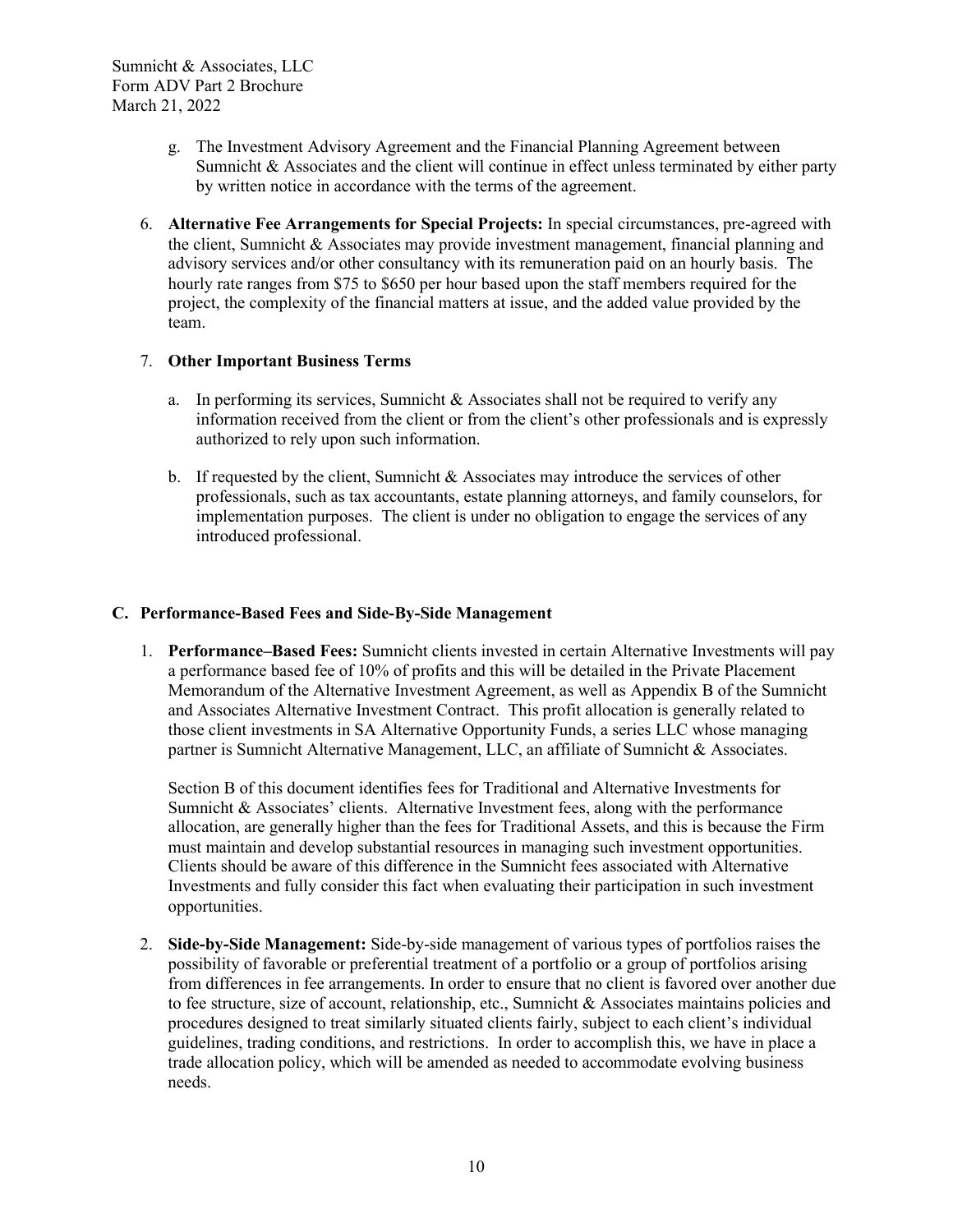## **D. Types of Clients**

- <span id="page-13-1"></span><span id="page-13-0"></span>1. **Sumnicht & Associates' Clients** consist of individuals (both high net-worth and non high networth), families and institutions/foundations, including pension and profit sharing plans, 401(k) plans, other retirement accounts, trusts, estates and charitable organizations.
- <span id="page-13-2"></span>2. **Minimum Investment Management Account Size**: Sumnicht & Associates generally requires a \$500,000 account minimum in order for Sumnicht & Associates to provide investment management services; the minimum investment management account size may be waived at Sumnicht & Associates' discretion.

## **E. Methods of Analysis, Investment Strategies and Risk of Loss**

<span id="page-13-3"></span>Sumnicht & Associates provides asset allocation services to its clients that desire its advisory services.

Sumnicht & Associates does not guarantee: (1) the future performance of the client's investments or any specific performance, the success of any investment recommendation or strategy that Sumnicht  $\&$ Associates may recommend, or the success of Sumnicht  $\&$  Associates' management of the client's investments, (2) that the account's performance will be positive or achieve any investment, tax, or accounting objective of the client, or track or outperform any designated benchmark.

Past performance does not guarantee or predict Sumnicht & Associates' or a Manager's recommendations or investment strategy's future performance. Clients must accept and understand that investment recommendations made by the adviser for an investment account or other financial planning advice is subject to various market, interest rate, liquidity, marketability, currency, economic, political, legal, business and/or other risks. In addition, these known and unknown risks may adversely affect investment results and/or the ability to achieve financial objectives. Therefore, investment and other financial planning decisions will not always be profitable.

Clients invested in iSectors models are strongly encouraged to read the iSectors ADV Part 2 Brochure for additional details and information.

## **F. Disciplinary Information**

<span id="page-13-5"></span><span id="page-13-4"></span>Sumnicht & Associates has no legal or disciplinary events to report.

## **G. Other Financial Industry Activities and Affiliations**

iSectors, LLC was originally developed by Vernon C. Sumnicht and the Sumnicht & Associates team as a department of Sumnicht & Associates, LLC in 2002. In August 2008, iSectors, LLC registered as an investment adviser with the SEC. iSectors is an affiliated company of Sumnicht & Associates. iSectors and Sumnicht & Associates share certain back-office and administrative resources, as well as certain capital resources and personnel.

The Firm's principal, Vernon Sumnicht, holds an insurance license, and is licensed to do insurance business in the state of Wisconsin. In such capacity, Mr. Sumnicht may recommend the purchase of certain life insurance products where he may be eligible to (and may) receive a share of insurance commission revenue. These activities could be construed to represent a conflict of interest in that they arguably could provide Mr. Sumnicht an incentive to recommend the purchase of insurance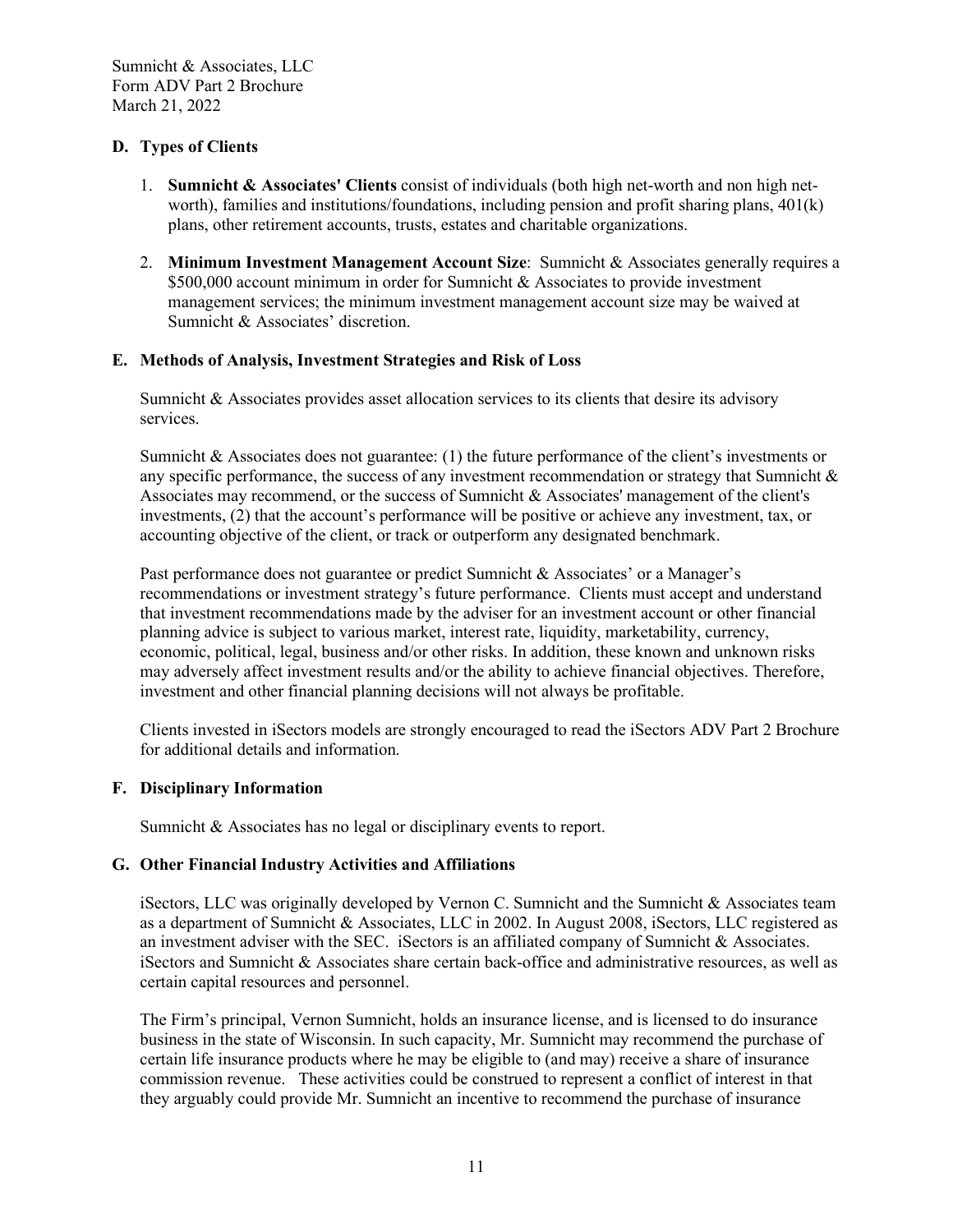products for a client based on his ability to receive compensation from such a purchase, rather than based on a client's needs. We seek to address this conflict by (a) requiring Mr. Sumnicht to ensure that any such transaction will be on commercially reasonable terms that are generally consistent with industry standards, and (b) neither requiring nor expecting that a client will purchase any such insurance product from any party that would result in any form of additional compensation to be payable to Mr. Sumnicht. In addition, Mr. Sumnicht must maintain compliance with applicable rules and regulations that govern the sale of such products. Clients have the option to purchase insurance products that are recommended through other brokers or agents that are not affiliated with the Firm.

Mr. Sumnicht is an insurance agent with Greek Catholic Union of the U.S.A. (GCU) as well as The Producers Group; as such, he will receive insurance commissions.

For more information concerning Mr. Sumnicht's activities in this regard, see the Part 2B Brochure Supplement presented for him by the Firm.

## **H. Code of Ethics, Participation or Interest in Client Transactions and Personal Trading**

- <span id="page-14-1"></span><span id="page-14-0"></span>1. **Sumnicht & Associates Code of Ethics:** As required pursuant to Rule 204A-1 under the Investment Advisers Act 1940, as amended (the "Advisers Act"), Sumnicht & Associates adopted a Code of Ethics ("Code of Ethics"), which articulates basic principles of business ethics and standards of conduct. Each Access Person is provided a copy of the Code of Ethics and any amendments and is required to provide a written acknowledgment confirming that he or she has read, understands and agrees to comply with the Code of Ethics. Sumnicht & Associates defines Access Persons as all officers, directors, owners, employees, and the firm's registered investment adviser representatives (who are privy to any client or investment information). This Code of Ethics is based upon fundamental principles of open communication, integrity, honesty, confidentiality, and trust, a copy of which is available upon request.
- <span id="page-14-2"></span>2. **Personal Securities Transactions and Trading Policy:** In connection with the Code of Ethics, Sumnicht & Associates adopted a Personal Securities Trading Policy, established to satisfy the applicable requirements of Section 206 and Rules 204A-1 and 204-2 under the Advisers Act. Sumnicht & Associates' policy is based on the principle that its directors, officers, owners, employees and registered investment adviser representatives (who are privy to any client or investment information) owe a fiduciary duty to clients to conduct personal securities transactions in a manner that does not interfere with client transactions or otherwise take unfair advantage of their relationship with the clients. The policy includes prohibitions on trading based on material, non-public or confidential information, and requires that mutual funds transactions comply with the anti-market timing policy or policy on frequent or excessive trading, if any, of the relevant mutual funds. The policy also includes provisions requiring Access Persons, as defined under the Advisers Act, to pre-clear participation in public offerings and limited offerings, and to submit quarterly securities transaction reports with respect to their personal securities investments.
- <span id="page-14-3"></span>3. **Conflicts of Interest:** Sumnicht & Associates requires its employees to refrain from engaging in any activity or having a personal interest that presents a conflict of interest. Sumnicht & Associates' employees, as well as all Access Persons, are required to disclose any transactions or relationships that reasonably could be expected to give rise to a conflict of interest.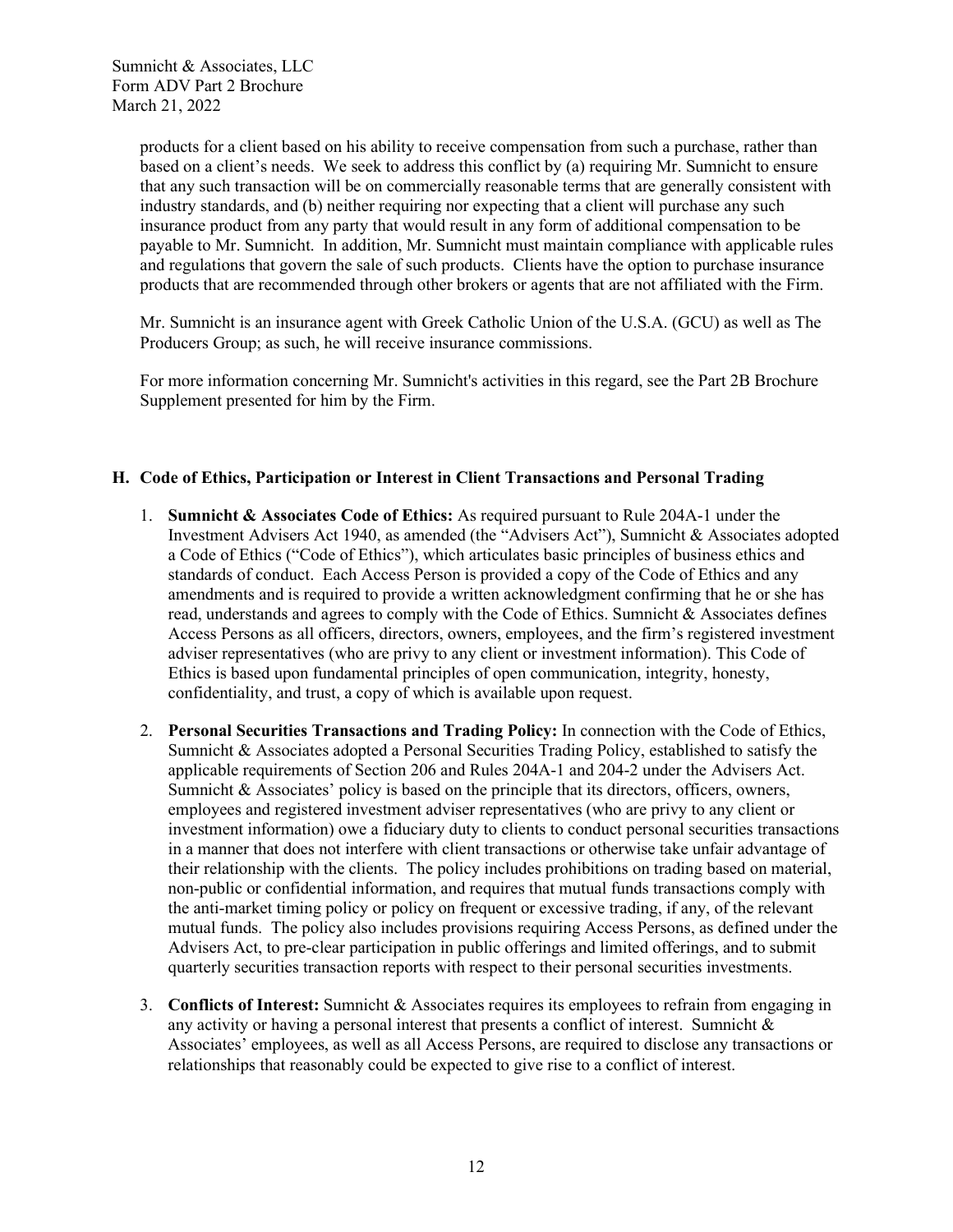- <span id="page-15-0"></span>4. **Confidentiality:** The Code of Ethics includes policies and procedures for maintaining the confidentiality of confidential information relating, among other things, to Sumnicht & Associates' clients. Employees, as well as Access Persons, are prohibited from disclosing any confidential information within the company (other than on a "need-to-know basis") or outside the company in the absence of appropriate confidentiality arrangements, or to regulators or legal authorities who have a legal right to receive such information.
- <span id="page-15-1"></span>5. **Gifts and Gratuities:** The Code of Ethics includes a limitation on the giving and receiving of gifts and gratuities by employees to items of small value.
- <span id="page-15-2"></span>6. **Compliance with Code of Ethics:** Sumnicht & Associates' Chief Compliance Officer is primarily responsible for implementing and administering the Code of Ethics. Employees, as well as Access Persons, are required to report any violations of the Code of Ethics or applicable laws. Failure to comply with the Code of Ethics may result in disciplinary action, up to and including termination.
- <span id="page-15-3"></span>7. **Other Provisions:** The Code of Ethics includes other provisions regarding insider trading, communications with media, honest and ethical conduct and fair dealing, the protection of corporate assets and corporate business opportunities, and the accuracy of the books and records and public records.

<span id="page-15-4"></span>Sumnicht & Associates will provide a copy of the Code of Ethics to any client or prospective client upon request.

#### **I. Brokerage Practices**

Execution of Brokerage Transactions (when applicable). If requested, Sumnicht & Associates will arrange for the execution of securities brokerage transactions for the account through broker-dealers that Sumnicht & Associates reasonably believes will provide "best execution." In seeking best execution, the determinative factor is not the lowest possible commission cost, but whether the transaction represents the best qualitative execution. Accordingly, although Sumnicht  $\&$  Associates will seek competitive commission rates, it may not necessarily obtain the lowest possible commission rates for account transactions. Sumnicht & Associates does not receive material soft dollar benefits from any broker-dealers or other third party in connection with procuring its research resources.

Transactions for each client account generally will be accomplished independently, unless Sumnicht & Associates decides to purchase or sell the same securities for several clients at approximately the same time. Sumnicht & Associates may (but is not obligated to) combine or "batch" such orders to obtain best execution, to negotiate more favorable commission rates, or to allocate equitably among Sumnicht & Associates' clients differences in prices and commissions or other transaction costs that might have been obtained had such orders been placed independently. Under this procedure, transactions will be averaged as to price and will be allocated among Sumnicht & Associates' clients in proportion to the purchase and sale orders placed for each client account on any given day. To the extent that Sumnicht & Associates determines to aggregate client orders for the purchase or sale of securities, including securities in which Sumnicht & Associates' principal(s) and/or associated person(s) may invest, Sumnicht  $&$  Associates shall generally do so in accordance with the parameters set forth in the SEC No-Action Letter, SMC Capital, Inc. Sumnicht & Associates shall not receive any additional compensation or remuneration as a result of the aggregation.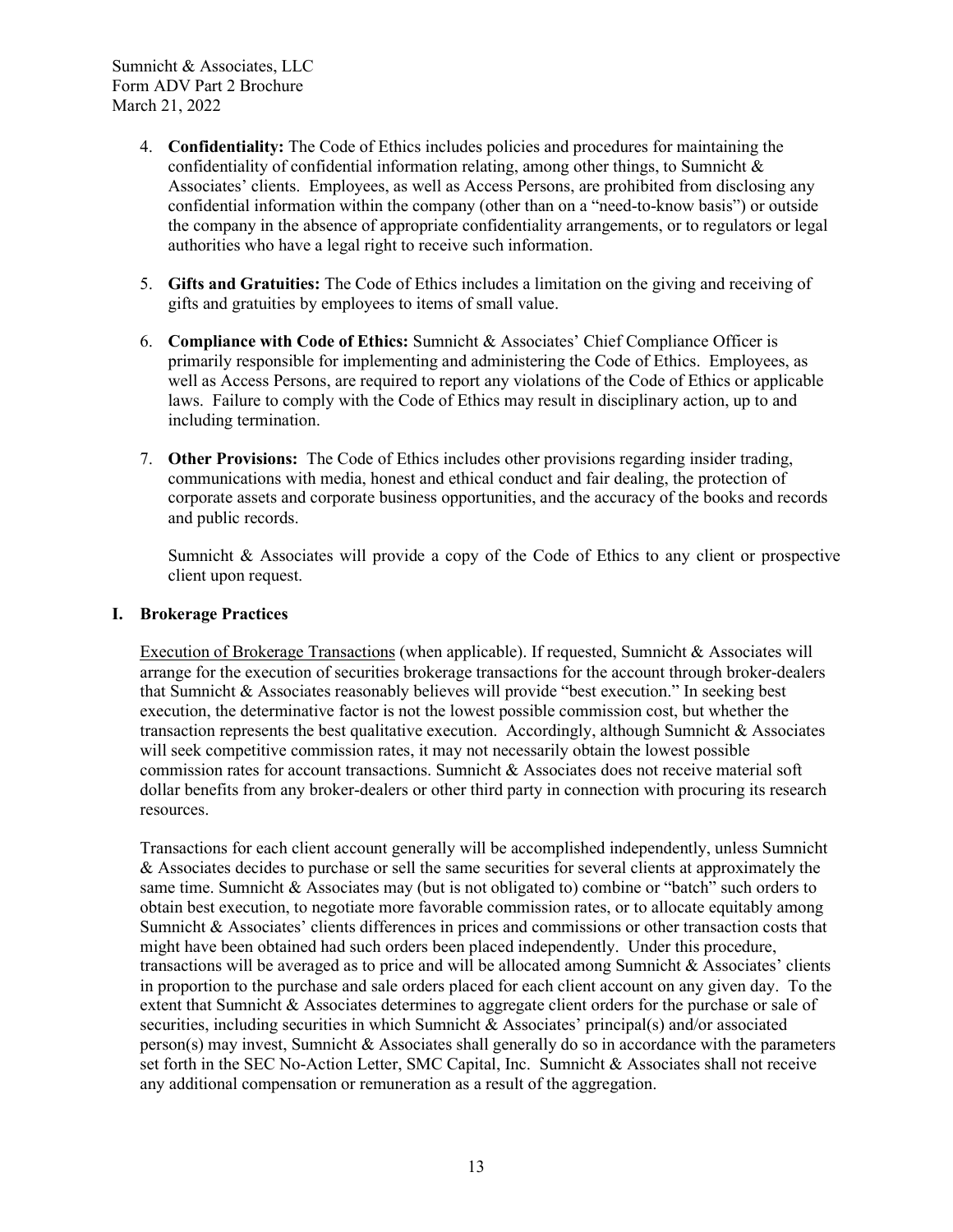> The client may direct Sumnicht & Associates to use a particular broker-dealer (subject to Sumnicht & Associates' right to decline and/or terminate the engagement) to execute some or all transactions for the client's account. In such event, the client will negotiate terms and arrangements for the account with that broker-dealer, and Sumnicht & Associates will not seek better execution services or prices from other broker-dealers or be able to "batch" the client's transactions for execution through other broker-dealers with orders for other accounts managed by Sumnicht & Associates. As a result, the client may pay higher commissions or other transaction costs or greater spreads, or receive less favorable net prices, on transactions for the account than might otherwise be the case.

## **J. Review of Accounts**

<span id="page-16-0"></span>Client accounts are reviewed on a periodic basis (at least annually) as determined by client preference, client objectives and market conditions.

Other than pooled investment vehicles, the majority of which are subject to annual audits and subject to certain other limited exceptions, applicable qualified custodians send account statements directly to clients on at least a quarterly basis; account statements describe net asset value, asset holdings, and transaction details. Managers of pooled investment vehicles provide investors with quarterly account statements describing the net asset value. Upon receipt, clients should carefully review these statements.

## **K. Client Referrals and Other Compensation**

<span id="page-16-1"></span>If a client is introduced to Sumnicht & Associates by either an unaffiliated or an affiliated solicitor, Sumnicht & Associates may pay that solicitor a referral fee in accordance with the requirements of Rule 206(4)-3 of the Investment Advisers Act of 1940, and any corresponding state securities law requirements. Any such referral fee shall be paid solely from Sumnicht & Associates' investment management fee and shall not result in any additional charge to the client. If the client is introduced to Sumnicht & Associates by an unaffiliated solicitor, the solicitor, at the time of the solicitation, shall disclose the nature of his/her/its solicitor relationship, and shall provide each prospective client with a copy of Sumnicht & Associates' written disclosure statement as same is set forth on the Form ADV Part 2 brochure, together with a copy of the written disclosure statement from the solicitor to the client disclosing the terms of the solicitation arrangement between Sumnicht & Associates and the solicitor, including the compensation to be received by the solicitor from Sumnicht & Associates. Any affiliated solicitor of Sumnicht & Associates shall disclose the nature of his/her relationship to prospective clients at the time of the solicitation and will provide all prospective clients with a copy of Sumnicht & Associates' written disclosure statement as same is set forth on the Form ADV Part 2 brochure.

<span id="page-16-2"></span>The use of solicitor referrals is not part of Sumnicht & Associates' current business model.

## **L. Custody**

<span id="page-16-3"></span>1. **Selection of Custodians/Broker Dealers:** Some factors which Sumnicht & Associates may consider in introducing a particular broker-dealer/custodian to clients include financial strength, reputation, execution, pricing, and service. The brokerage commissions and/or transaction fees charged by the designated broker-dealer/custodian are in addition to Sumnicht & Associates' investment management fee. Clients are able to choose their own custodian/broker-dealer and when they exercise this ability, they may incur the direct and incremental costs associated with their selected service provider. Such costs may be higher than those custodians/broker-dealers